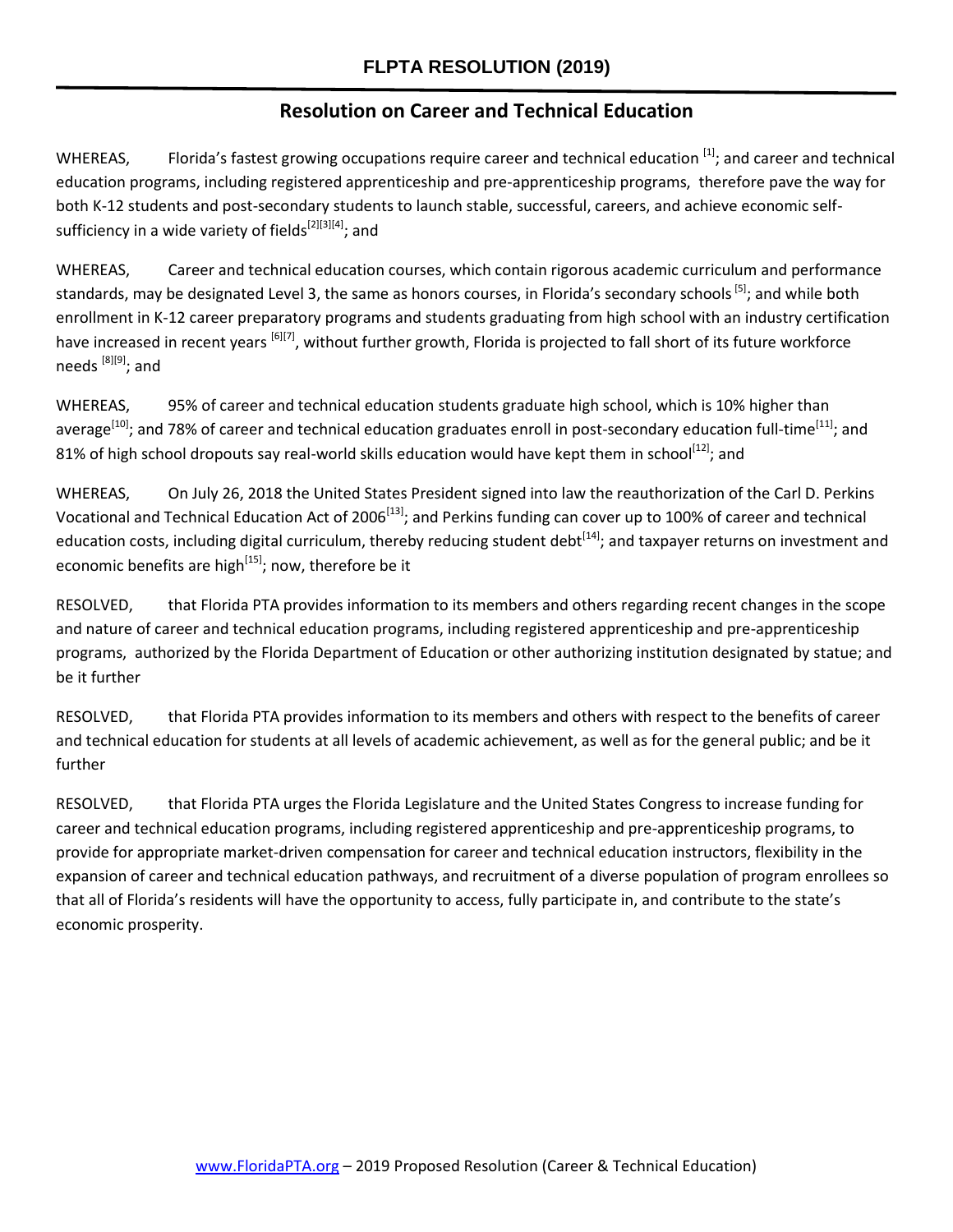Source data

[1] Florida Department of Education, Career and Technical Education, CTE Learning that Works for Florid[a.](http://www.fldoe.org/core/fileparse.php/5652/urlt/CTE-brochure-online.pdf) <http://www.fldoe.org/core/fileparse.php/5652/urlt/CTE-brochure-online.pdf> (accessed March 6, 2019)

[2] House of Representatives Staff Analysis, Bill # PCB PKI 19-01 Career Education, p.2, available a[t](https://myfloridahouse.gov/Sections/Documents/loaddoc.aspx?PublicationType=Committees&CommitteeId=3017&Session=2019&DocumentType=proposed%20committee%20bill%20analyses&FileName=pcb01.PKI.pdf) [https://myfloridahouse.gov/Sections/Documents/loaddoc.aspx?PublicationType=Committees&CommitteeId=3017&Ses](https://myfloridahouse.gov/Sections/Documents/loaddoc.aspx?PublicationType=Committees&CommitteeId=3017&Session=2019&DocumentType=proposed%20committee%20bill%20analyses&FileName=pcb01.PKI.pdf) [sion=2019&DocumentType=proposed%20committee%20bill%20analyses&FileName=pcb01.PKI.pdf](https://myfloridahouse.gov/Sections/Documents/loaddoc.aspx?PublicationType=Committees&CommitteeId=3017&Session=2019&DocumentType=proposed%20committee%20bill%20analyses&FileName=pcb01.PKI.pdf) (accessed March 6, 2019)

[3] Section 1004.92(1), F.S.

[4]Florida Department of Education, Career and Technical Education[,](http://www.fldoe.org/academics/career-adult-edu/career-tech-edu/) [http://www.fldoe.org/academics/career-adult](http://www.fldoe.org/academics/career-adult-edu/career-tech-edu/)[edu/career-tech-edu/](http://www.fldoe.org/academics/career-adult-edu/career-tech-edu/) (accessed March 6, 2019)

[5] Florida Department of Education, Career and Technical Education, CTE Learning that Works for Florid[a.](http://www.fldoe.org/core/fileparse.php/5652/urlt/CTE-brochure-online.pdf) <http://www.fldoe.org/core/fileparse.php/5652/urlt/CTE-brochure-online.pdf> (accessed March 6, 2019)

[6] House of Representatives Staff Analysis, Bill # PCB PKI 19-01 Career Education, pp. 2-3, available a[t](https://myfloridahouse.gov/Sections/Documents/loaddoc.aspx?PublicationType=Committees&CommitteeId=3017&Session=2019&DocumentType=proposed%20committee%20bill%20analyses&FileName=pcb01.PKI.pdf) [https://myfloridahouse.gov/Sections/Documents/loaddoc.aspx?PublicationType=Committees&CommitteeId=3017&Ses](https://myfloridahouse.gov/Sections/Documents/loaddoc.aspx?PublicationType=Committees&CommitteeId=3017&Session=2019&DocumentType=proposed%20committee%20bill%20analyses&FileName=pcb01.PKI.pdf) [sion=2019&DocumentType=proposed%20committee%20bill%20analyses&FileName=pcb01.PKI.pdf](https://myfloridahouse.gov/Sections/Documents/loaddoc.aspx?PublicationType=Committees&CommitteeId=3017&Session=2019&DocumentType=proposed%20committee%20bill%20analyses&FileName=pcb01.PKI.pdf) (accessed March 6, 2019)

[7] Email from Jared Ochs, Director of Government Relations, Florida Department of Education, Industry Certification, (Feb. 26, 2019), cited in House of Representatives Staff Analysis, Bill # PCB PKI 19-01 Career Education, pp. 2-3, available a[t](https://myfloridahouse.gov/Sections/Documents/loaddoc.aspx?PublicationType=Committees&CommitteeId=3017&Session=2019&DocumentType=proposed%20committee%20bill%20analyses&FileName=pcb01.PKI.pdf)

[https://myfloridahouse.gov/Sections/Documents/loaddoc.aspx?PublicationType=Committees&CommitteeId=3017&Ses](https://myfloridahouse.gov/Sections/Documents/loaddoc.aspx?PublicationType=Committees&CommitteeId=3017&Session=2019&DocumentType=proposed%20committee%20bill%20analyses&FileName=pcb01.PKI.pdf) [sion=2019&DocumentType=proposed%20committee%20bill%20analyses&FileName=pcb01.PKI.pdf](https://myfloridahouse.gov/Sections/Documents/loaddoc.aspx?PublicationType=Committees&CommitteeId=3017&Session=2019&DocumentType=proposed%20committee%20bill%20analyses&FileName=pcb01.PKI.pdf) (accessed March 6, 2019)

[8] House of Representatives Staff Analysis, Bill # PCB PKI 19-01 Career Education, pp. 2-3, available a[t](https://myfloridahouse.gov/Sections/Documents/loaddoc.aspx?PublicationType=Committees&CommitteeId=3017&Session=2019&DocumentType=proposed%20committee%20bill%20analyses&FileName=pcb01.PKI.pdf) [https://myfloridahouse.gov/Sections/Documents/loaddoc.aspx?PublicationType=Committees&CommitteeId=3017&Ses](https://myfloridahouse.gov/Sections/Documents/loaddoc.aspx?PublicationType=Committees&CommitteeId=3017&Session=2019&DocumentType=proposed%20committee%20bill%20analyses&FileName=pcb01.PKI.pdf) [sion=2019&DocumentType=proposed%20committee%20bill%20analyses&FileName=pcb01.PKI.pdf](https://myfloridahouse.gov/Sections/Documents/loaddoc.aspx?PublicationType=Committees&CommitteeId=3017&Session=2019&DocumentType=proposed%20committee%20bill%20analyses&FileName=pcb01.PKI.pdf) (accessed March 6, 2019)

[9] Department of Economic Opportunity. Florida's Strategic Plan for Economic Development (August 2018), available a[t](http://www.floridajobs.org/docs/default-source/division-of-strategic-business-development/fl5yrplan/fl-strategic-plan-booklet2.pdf?sfvrsn=6) [http://www.floridajobs.org/docs/default-source/division-of-strategic-business-development/fl5yrplan/fl-strategic-plan](http://www.floridajobs.org/docs/default-source/division-of-strategic-business-development/fl5yrplan/fl-strategic-plan-booklet2.pdf?sfvrsn=6)[booklet2.pdf?sfvrsn=6](http://www.floridajobs.org/docs/default-source/division-of-strategic-business-development/fl5yrplan/fl-strategic-plan-booklet2.pdf?sfvrsn=6) (accessed March 6, 2019)

[10] Career and Technical Education & Student Achievement[,](https://cte.careertech.org/sites/default/files/CTE_Student_Achievement_2018.pdf) [https://cte.careertech.org/sites/default/files/CTE\\_Student\\_Achievement\\_2018.pdf](https://cte.careertech.org/sites/default/files/CTE_Student_Achievement_2018.pdf) (accessed March 6, 2019)

[11] Career and Technical Education: Myths and Facts[,](https://cte.careertech.org/sites/default/files/CTE_Myths_Facts_2018.pdf) [https://cte.careertech.org/sites/default/files/CTE\\_Myths\\_Facts\\_2018.pdf](https://cte.careertech.org/sites/default/files/CTE_Myths_Facts_2018.pdf) (accessed March 6, 2019)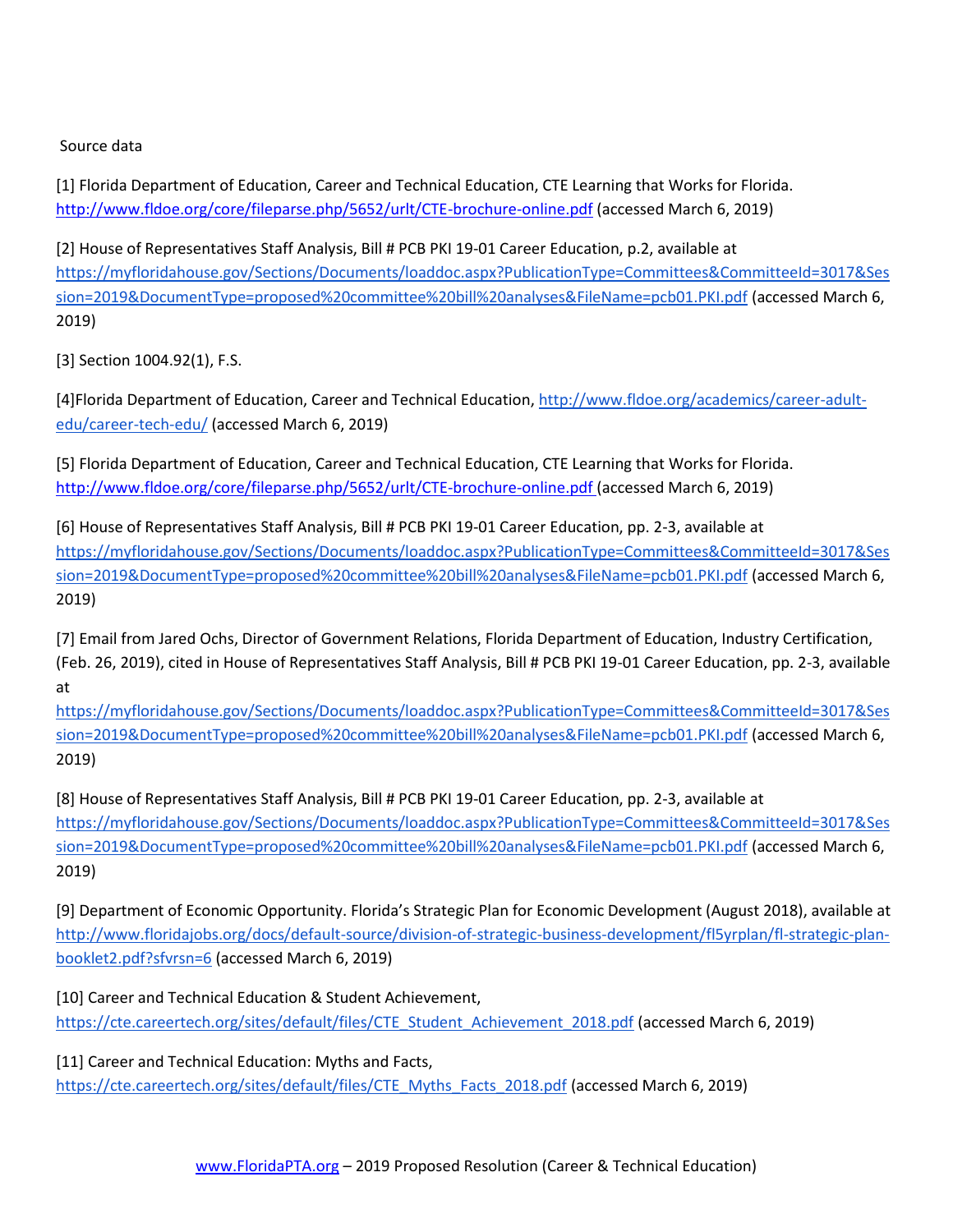[12] 78 Career and Technical Education Facts for 2019, [https://www.aeseducation.com/career-technical-education](https://www.aeseducation.com/career-technical-education-facts-that-prove-its-awesome)[facts-that-prove-its-awesome](https://www.aeseducation.com/career-technical-education-facts-that-prove-its-awesome) (accessed March 6, 2019)

[13] Donald Trump Signs First Major Education policy Bill of His Presidency, *Education Week*, July 31, 2018[.](https://www.edweek.org/ew/articles/2018/07/31/donald-trump-signs-career-technical-education-bill.html) <https://www.edweek.org/ew/articles/2018/07/31/donald-trump-signs-career-technical-education-bill.html> (accessed March 6, 2019)

[14] 78 Career and Technical Education Facts for 2019[, https://www.aeseducation.com/career-technical-education](https://www.aeseducation.com/career-technical-education-facts-that-prove-its-awesome)[facts-that-prove-its-awesome](https://www.aeseducation.com/career-technical-education-facts-that-prove-its-awesome) (accessed March 6, 2019)

[15] CTE Today! Association for Career and Technical Education[,](https://www.acteonline.org/wp-content/uploads/2018/03/CTE_Today_Fact-Sheet_January2018.pdf) January 2018, [https://www.acteonline.org/wp](https://www.acteonline.org/wp-content/uploads/2018/03/CTE_Today_Fact-Sheet_January2018.pdf)[content/uploads/2018/03/CTE\\_Today\\_Fact-Sheet\\_January2018.pdf](https://www.acteonline.org/wp-content/uploads/2018/03/CTE_Today_Fact-Sheet_January2018.pdf) (accessed March 6, 2019)